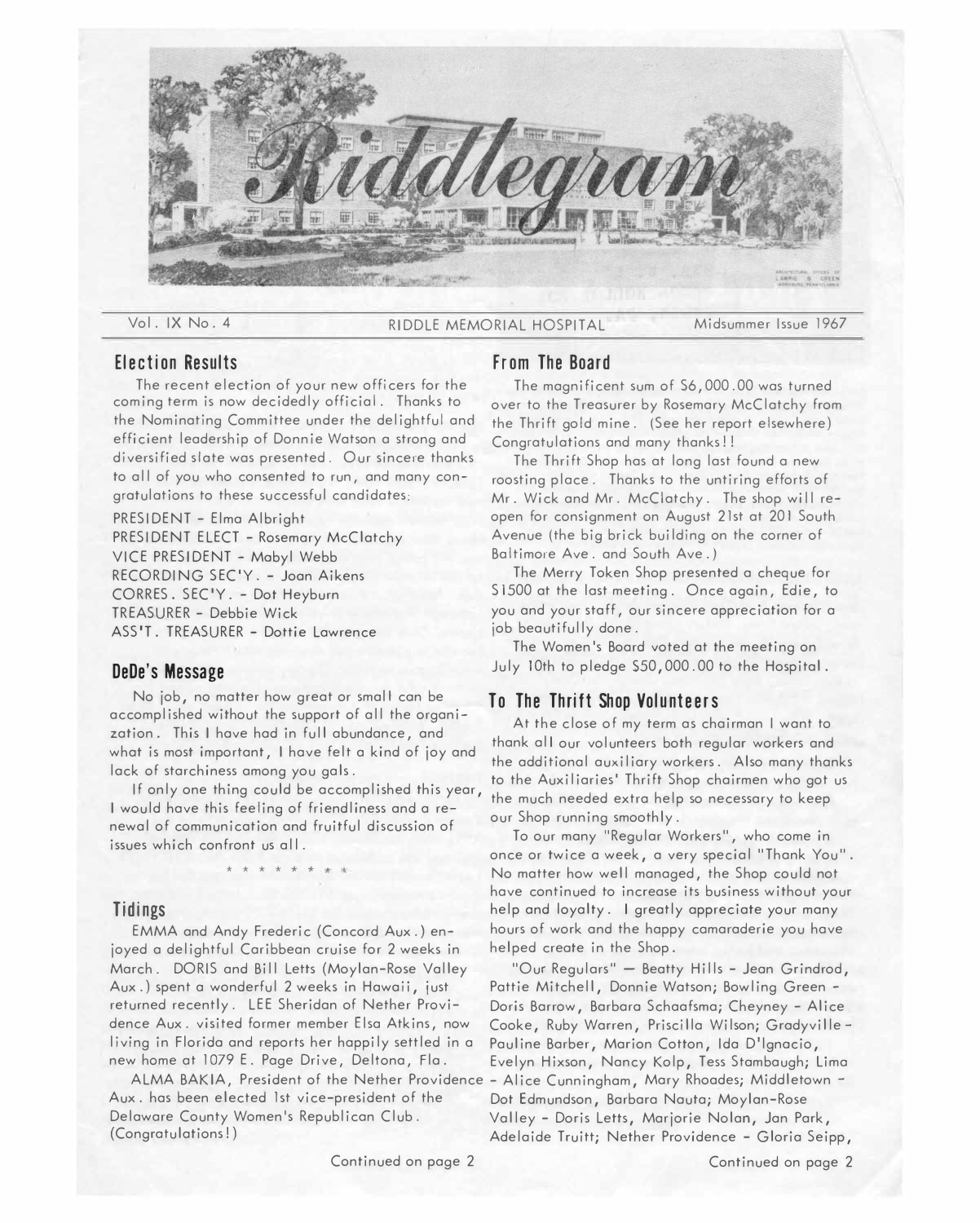

Presenting the "Best in Show" trophy ot the Penn Treaty Kennel Club's 24th Annual All-Breed Dog Show on Sunday, April 30th, to Chompion Round Table Cognac, a miniature poodle, is (I. to r.) Judge John V. Diggins while "Best in Show" Judge Mr. Melbourne T. L. Downing, Mr. John J. Brennan, handler, Mr. Williom B. Sweetland, Publisher of the Delaware County Daily Times, and Mrs. George Anderson, President of the Penn Treaty Kennel Club, look on odmiringly. It was the 25th "Best in Show" prize for the beautiful poodle ond she has also won 16 Specialty Prizes. The Dog Show, co-sponsored by the **Riddlewood and Middletown Auxiliaries, which benefited the Riddle Memorial Horpital for the second consecutive year, was again a**  tremendous success. (Submitted Alice Dana Haberle)

### THRIFT SHOP VOLUNTEERS continued from page 1

Bea Stevens; Rose Tree - Alice Arata, Peg Bauserman, Alice Case, Helen Laimbeer, Lucille Routt, Fran Taney, Agnes Turner, Deborah Wick; Springhaven - Anne Toland; Swarthmore - Gladys Boller, Nancy Innis, Ruth Jenc*k*es, Cheryl TenCate; Wawa - Roberta Simon . Last, but by no means least, Sara Robert who has wor*k*ed with us for many years without counting her hours.

These girls along with Irma Scholten, Saize Macaulay and myself gave 6, 433 hours to the sho*p*.

Our 16 Auxiliaries su*pp*lied us with 232 extra girls who gave the sho*p* 1, 417 1/2 hours of hel*p*.

Of course I could not have had two successful and ha*pp*y years as chairman without the very considerable and able hel*p* of our manager Irene Newton*.* I *k*now she has won the hearts of our "Regulars." We wou*l*d all be greatly distressed were she ever to leave us*.* Many than*k*s for your friendshi*p* and hel*p*, Irene.

Many than*k*s also to Irma Scholten, co-chairman, who has ta*k*en as much res*p*onsibility as I and to Saize Macau lay, who as treasurer, has *k*e*p*t our boo*k*s in such *p*erfect order.

I *k*now you will all continue your interest and help to make Irma's year the most successful one so far.

> Many thanks to one and all, Rosemary McClatchy

THE PENN-TREATY KENNEL CLUB SHOW most generously a gain made R.M.H. the major beneficiary this year. Sponsored jointly by Riddlewood and Middletown Auxiliaries, it was a great success and we thank all those who worked that day, those who wor*k*ed far in advance, and the distinguished guests who gave their time to *p*resent tro*p*hies to the winners. S*p*ace *p*revents the gratitude due them, but Mr. Sweet land, Mr. Geers, The Hon. John V. Diggins, Mrs. Case, Mr. Graef, Dr. Englstrom, we than*k* you. (And me, - mine was a lovely red setter, who licked me.) Alice Haberle did a magnificent *j*ob on *p*ublicity - and we are again in her debt, as usual. Many thanks to Mrs. George Anderson, President of Penn-Treaty, Mr. Clifford Clar*k*e, Secretary, and Dr. Nancy Riser, whose efforts *p*luse those of many others, made this show *p*ossible, and made it *p*ossible, too, for R. M. H. to be its benificiary.

THE PENN TREATY KENNEL CLUB dog show realized a magnificent sum of more than S2,200.00. This sum will be *p*resented to me (for the Board) on Tuesday, Ju*l*y 18th*.* (Just what I shall do with it must remain a dee*p* dar*k* secret.)

It was erroneously re*p*orted by me at the last Board Meeting that the Penn Treaty Kennel Club was not going to give this show to Riddle in the future because of our failure to ma*k*e it on associated Aux. function*.* It hos since been made clear that although this would have been most desirable, the Kennel Club membershi*p* voted to name another beneficiary before our decision was in any way made *k*nown to them. In any event, we are great*l*y in their debt for the large sum of money raised for the hos*p*ital by this organization. Than*k* you, Penn Treaty, Riddlewood, Middletown, and a*l*l who participated to make this an outstanding success.

TIDINGS continued from *p*age I

NOW FOR THE important stuff, like MONEY: Concord made S73. 97 on their ba*k*e so*l*e in the RMH lobby on March 17th. The fashion show at Holiday Inn in February raised S134.25. CHEYNEY turned over S350. 00 to the treasurer and S*p*ringhaven a magnificent Sl ,000.00. M*r*s*.* Middleton *p*resented a cheque for S l, 964. 00 (as re*p*orted elsewhere) and Elma re*p*orts that our *p*rofits from Derby Day were \$1,039.36.

Concord's last meeting in June will be a luncheon and brief business discussion at "Wilcastle" Wilmington, Delaware.

Lois Kelly's daughter, Karen, recently s*p*ent some time at R.M.H. Now at home doing nicely. Good luck, Karen!

Marianne Fleming will return to Germany, her native land, to visit her *p*arents whom she has not seen for 12 years.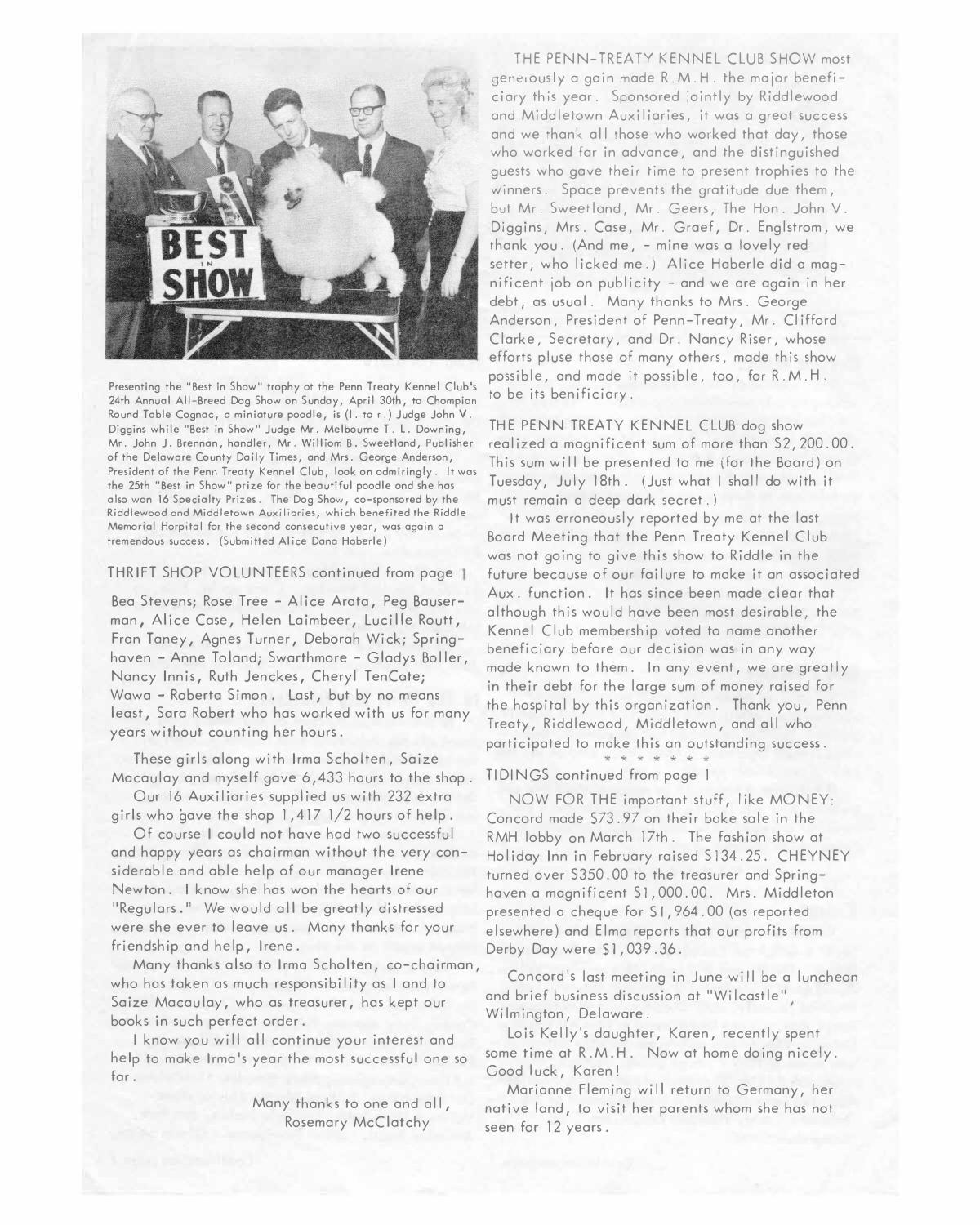Dot Heyburn and daughter Joanne attended the Hospital Convention in Atlantic City for one day. Dot reported they walked miles in Convention Hall!

A cake bake is being planned in June in lobby of R.M.H. Date to be announced later.

A S25.00 CONTRIBUTION has been received by the hospital in memory of Miss E. Lydia Darrah. Miss Darrah, a Red Cross Nurses' Aide, performed volunteer work at Riddle from 1963 until she became ill in 1966. She passed away in January, 1967.

The contributor requested the money be used in connection with Miss Darrah's work. At a recent meeting of Reception Desk volunteers it was suggested that we shou Id have a wheel chair to be kept at the desk for emergencies using the front entrance. Therefore, this contribution has been deposited to an account for the purchase of such a wheel chair. Approximately SS0.00 additional is needed for the purchase.

DEBBIE ETHER, daughter of Mr. and Mrs. Horace Ether of Pine Ridge, Media, has been tapped for Sante Filomena, the Honor Society for Nurses at Duke University, where she has just com<sup>p</sup>leted her junior year. She also has been selected fo, Who's Who in American Colleges and Universities in America.

Her mother, Marge, is a volunteer in the snack bar. Debbie is a Nurses' Aide at Riddle during her vacot ion period.

THANKS to Irene Green of Concord Auxiliary for making puppets.

MINTA EMMERLING made a plea for paperback books for the foir. (Springfield Aux.)

July 28th - Concord Auxiliary is having a bake sale at the Hospital starting at l p .m.

July 29th - Media Auxiliary - LUAU at the home of Lois Rowe - S6.00 per couple.

THERE IS NO JOY in this household, which is another reason why this issue is delayed. My beloved dog, Mimi, was killed by a car on Moy 27th, lost, and the darling pup which was purchased to replace her, (No, to fill a sort of gap), died this past Thursday morning in her sleep. I guess I am kind of a nut, but it has broken the hearts of all of us. We cannot forget them, and the void left by their going must in time be filled by another. I do so want to obtain a part Poodle - one which has the potential of growing to a sizeable girl. It is hoped that this can be accomplished by the end of August when my daughter (whose dogs these really were) returns from comp. If any of you knows of a standard bred poodle whose owners have been so careless as to hove allowed her to date an unsuitable large dog, <sup>p</sup>lease bear us in mind.

AT THE RISK now of incurring the ire of numerous readers, I feel it my duty to bring before the membership a subject which has given me many anxious and thoughtful moments.

With all due respect to the excellent and factual article by Mr. Jordan in the Daily Times, Tuesday, June 13th, 1967, about the power failure which crippled this area on the morning of June  $5th - 1$ feel it is all important to present the other side of the coin.

It is not my intention to compare this hospital with any other hospital in the area, or anywhere, but merely to point out alternatives to what happened that bright morning in June.

The Hospital administration stated that "within ten (10) minutes of the power foilure we had two mobile generators being hooked up to supply power to the O .R. 's and Delivery Room suites, and within a few more minutes four (4) more mobile generators were dispersed to previously established locations. Within 20 minutes we had emergency power in the operating rooms and delivery rooms."

This is a decided tribute to the men who constitute the crews of the emergency equipment in the Media - Lima, Rose Tree area. It is a sad commentary on the readiness of Riddle Memorial Hospital. In the event of a widespread emergency, just one fire, one water pump failure, one emergency in any area, and we cannot, and should not, depend on any facility but our own.

When you realized that the modern operating room depends almost completely on electric and electronic gear and that 30 seconds can sometimes be the outside limit for oxygen in certain cases, and that three (3) minutes, at the outside spell the limit of fatal brain damage due to lack of oxygen, it is a thought to ponder.

Let me make myself clear as to why I make an issue of this matter. Riddle Memorial Hospital represents an investment of at least ten years of my life and that of many other dedicated women who are giving of their time, effort, money and talents to the end that R.M.H. shall be second to none in this area or any other. Give some serious thought as to whether any project should come before the installation of a power system which would make us totally self-sufficient. In the case of an emergency, R.M.H. would doubtless be the shelter designated for this entire area.

\* \* \* \* \* \* \* \*

DEBBIE WICK is at it again - through some financial chicanery she has opened innumerable savings accounts at Western Savings, and procured a place setting of Dalton Stainless, she then purchased 7 additional place settings which she has donated to the Country Fair. "Thank you", Debbie.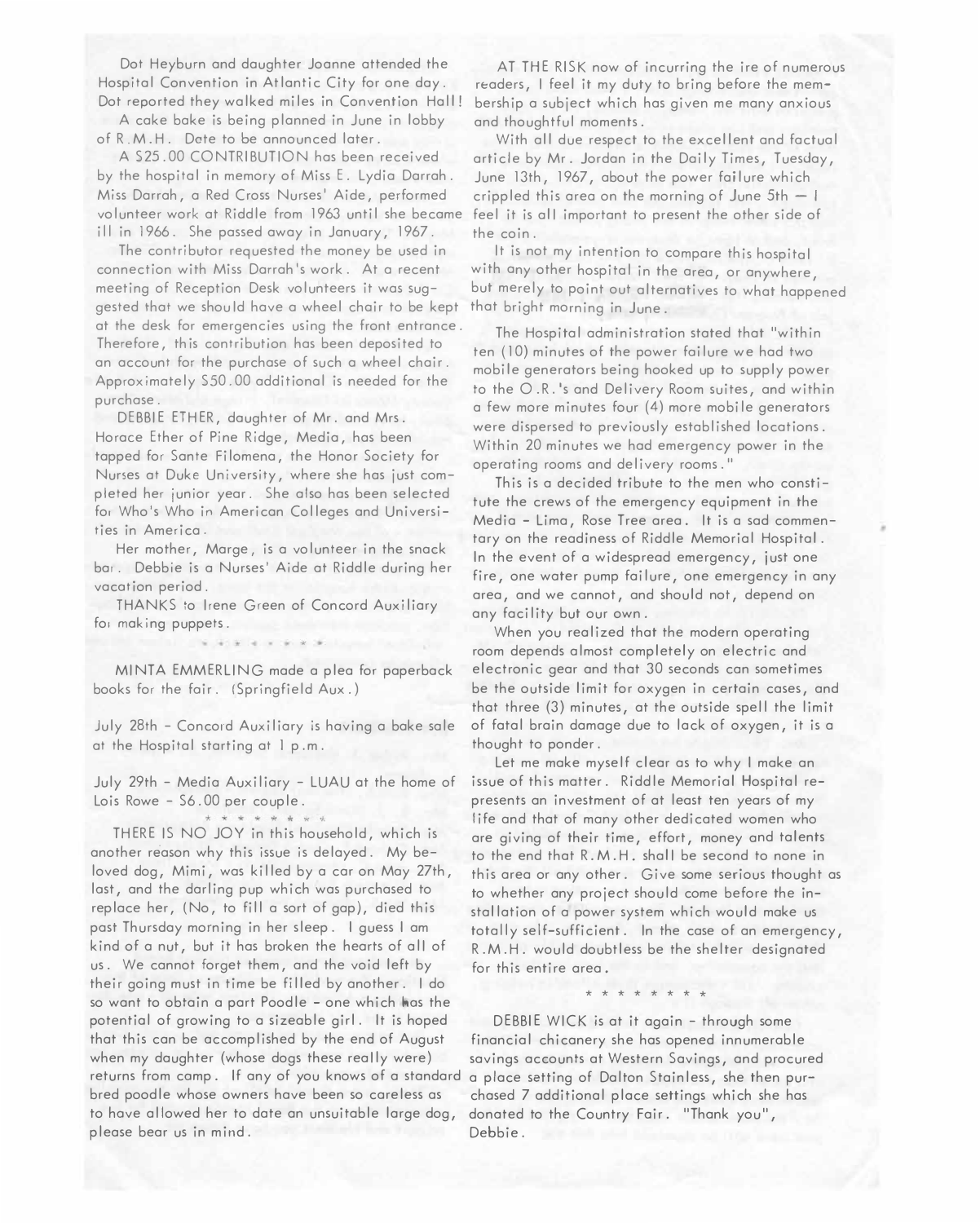SOME PEOPLE are just plain lucky - like namely, me. There was enough stuff, I mean news items, pieces of articles, names of people, lists of new members and just plain trivia left over from the last issue of the RIDDLEGRAM to fill almost this whole issue, not to mention pictures of prominent people and goings-on (Mr. Cox does not get his medal for last month. He left out the first part of an article, and put some things in the wrong places, but he tried, and at least he deserves a sympathetic pat.)

FAIR DOINGS - since the last issue we are pleased to learn that Shirl (Mrs. Garet), Ten Cate, and Bernice (Mrs. Alfred) Page have taken on the job of Program Chairmen. Horray!!

ONE WAY to get you to read the Riddlegram is to have the fascinating situation which happened on page 3 of the last mess - left top - which was that Jesse put in the last half of an amusing (well I thought so) article. Here follows the first part - so read it and then - "WOW, here's a money making scheme, presented by Dot Heyburn, which is right up my alley, "Doodles for Dollars" from and for the people who use paper plates. I may not doodle worth a darn, and I sure don't win any dollars, but I am firmly in favor of paper plates, and here is just the excuse for using them. Just say you're practicing for a contest, and to heck with washing dishes." (now go on with the left col. page 3 - last issue. Simple non?)

NOTICED an amusing item in the RGM of Jan. - Feb. last. Should win the Pulitzer Prize for Fiction, "Membership Committee - Members Up-date RGM Files". Now, really, girls, get in there and fight the Riddlegram you save may be your own. To date the Vol. Offfice has only 10 membership lists of the 16 Auxiliaries.

MR. LAUGHLIN acknowledged with deepest appreciation the contribution of �400. 00 from the Indian Lane Junior High School Student Council. meeting at the Hospital who joined Don in expressing Mrs . Richard E . (Judy) Thomas – Receptionist He introduced the Principal, Mr. Cyrus Rothberg, and the President of the Student Council, Steven Wilkins, to the Board of Directors assembled in the heartfelt thanks of the Board and all the RMH family. - These kids deserve a rousing vote of thanks from all of us. Boys and girls of this calibre are a credit to their school, families, (who also deserve credit for raising such responsible citizens) and the community, and in the long run their country. Let's encourage their efforts in helping others all through life.

DUE TO circumstances beyond our control, and partly due to the marvelous cooperation of all the auxiliaries, the news has been coming in thicker and faster than the RIDDLEGRAM can assimilate it, and in more generous amounts than space aliows. So - the Items which have been neglected in the past issue will be squeezed into this one.

DELAWARE VALLEY DISASTER EXERCISE -RMH participated - as you will read further. The drill was a success complicated only by the various diagnoses pinned to the victim's chests. One male victim was admitted with an incomplete abortion, which had everyone guessing, and several DOA's were stood up along the walls.

Riddle Memorial Hospital participated in the De laware Valley Disaster Exercise on Wednesday, May 3. This drill is sponsored by the various county medical societies and their committees on Disaster Medicine and receives the cooperation of local Civil Defense Units, the State Council of Civil Defense and approximately 90 hospitals throughout the Delaware Valley.

Local hospitals participating included: Riddle Memorial Hospital, Sacred Heart Hospital, Crozer-Chester Medical Center, Taylor Hospital , Delaware County Memorial Hospital, Fitzgerald Mercy Hospital, Haverford Hospital, Tri-County Hospital and Haverford State Hospital.

This is the third year that Riddle Memorial Hospital has been active in this exercise. We received ten simulated casualties who were "treated" or transferred to another hospital. Approximately ten members of our Medical Staff and 50 employees of the hospital directly participated.

The purpose of this test is to encourage preparedness in every hospital in the area. Also to set up lines of communication to arrange for load distribution, possible treatment centers, assistance to individual hospitals and to effectuate liaison between all groups concerned.

## **New Volunteers**

Mrs. Arthur J. (Mildred) Stretton, Jr. - Merry Token

Mrs. Kurt S. (Thelma) Seglem - Receptionist

Mrs. R. J. (Kay) Spina - Pediatrics

- Mrs. Donald (Patricia) Blanken Receptionist
- 
- Mrs. John C. (Barbara) Davis Major Treat
- Mrs. Elizabeth Finegan Merry Token
- Mrs. W. S. (Barbara) Wesson Messenger

\* \* \* \* \* \* \* \*

As I believe I mentioned at the last Board Meeting - there will be a midsummer issue of this astounding publication, if things hold up - one devoted to the Fair in September.

Due to circumstances beyond our control, like bronchitis and pneumonitis, your editor, protem has been out of commission.

Many, many thanks to all of you for the excellent representation at the Board Meetings, and for the support and kindness you have shown me.